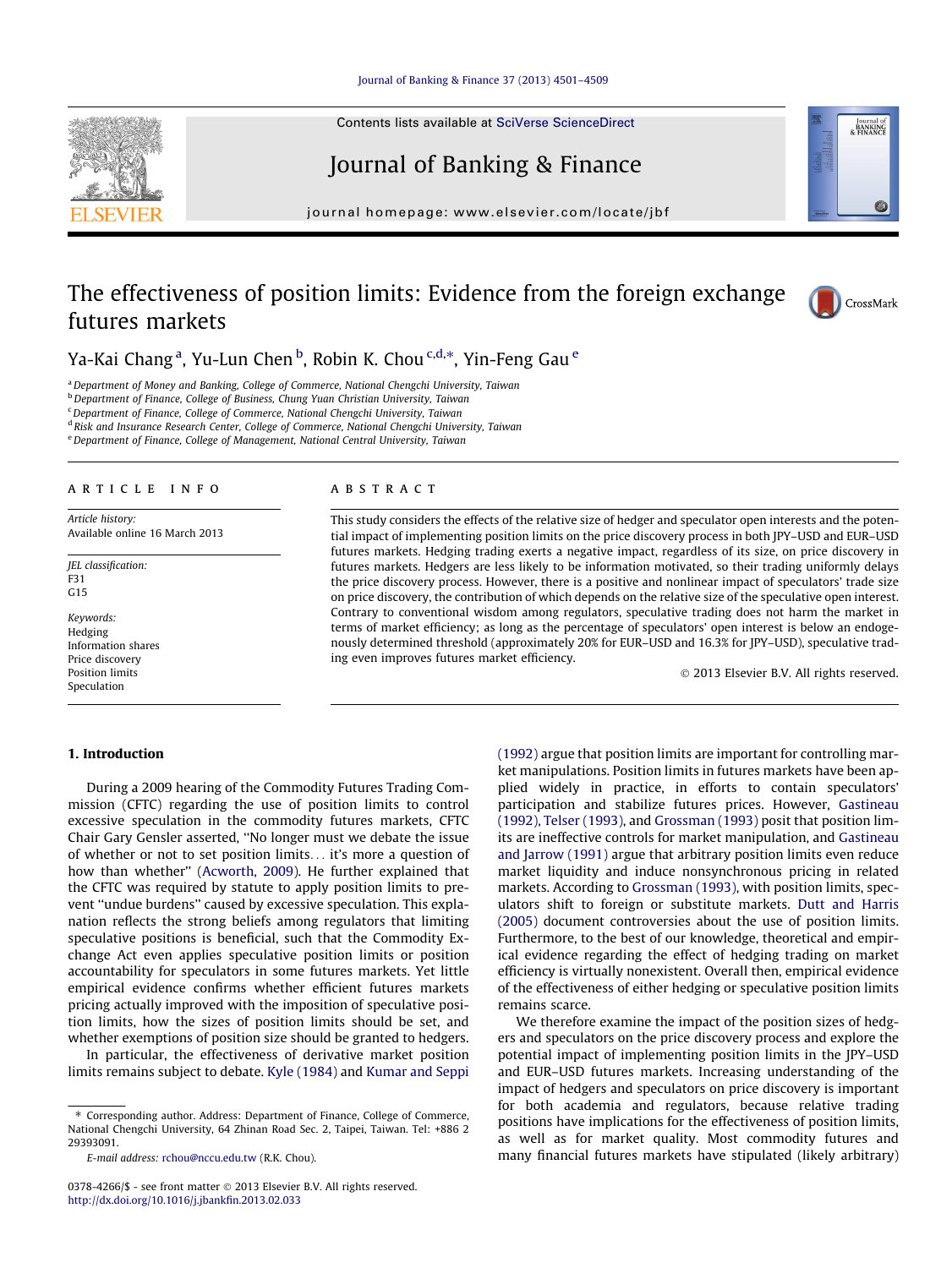speculative position limits, set by the CFTC or the exchanges themselves. In our sample, the currency futures are not subject to position  $limits<sup>1</sup>$ . Thus, we apply nonlinear regressions to find endogenous change points for the position sizes, which then serve as a guide to assist in the determination of position limits. We examine their hypothetical effectiveness, were such limits to be set. Accordingly, we summarize the position accountability and/or position limit requirements of the Chicago Mercantile Exchange (CME) currency futures contracts, as we show in the [Appendix A](#page--1-0).

Substantial literature has emerged to investigate lead–lag relationships and contributions to price discovery between the foreign exchange (FX) spot and futures markets.<sup>2</sup> Studying price discovery allows us to determine how markets incorporate new information about the underlying fundamental asset value. In this paper, we consider how positions of various types of traders affect the price discovery function of the futures market relative to the spot market. To capture the nonlinearity in the dynamic process of price discovery of futures/spot markets, we estimate a nonlinear, logistic smooth transition regression (LSTR) model to trace the dependence between information efficiency and the relative positions of hedgers and speculators in the FX futures market, using data of hedgers' and speculators' positions collected from the weekly commitment of traders (COT) report from the CFTC. $3$ 

The impact of trading activities on futures market efficiency may vary with the relative magnitude of hedgers' and speculators' trading. [Gastineau and Jarrow \(1991\)](#page--1-0) note that when speculative trading is not dominant, it may contribute positively to market efficiency, because it can help impound private information into prices. In contrast, if speculators' transactions constitute a large proportion of total market activity, their trading may destabilize prices.4 This situation implies a potential nonlinear effect of relative hedging versus speculative trading on the futures market's share in the discovery of efficient prices. Therefore, our study of nonlinear dynamics in price discovery and finding an endogenously determined threshold level of trading positions that affect the interaction between price discovery and trading position is valuable for regulators who must establish position limits and trading rules.

According to [Keynes's \(1930, 1983\)](#page--1-0) normal backwardation theory, hedgers have net short positions in futures markets, so they can transfer their exposure risk in the spot market. Their hedging pressure tends to drive down futures prices relative to the expected value of the spot price, resulting in mispricing in futures markets. Several studies, including those by [Houthakker \(1957\)](#page--1-0) and [Cootner \(1960\),](#page--1-0) have reformulated original backwardation theory to allow hedgers' positions to be net long, such that futures prices may be higher than the expected future spot prices.<sup>5</sup> However, speculators who enter on the opposite side of the futures contracts bear risks and receive compensation in the form of a positive expected profit on their positions. The presence of speculators causes futures prices to be revised toward the expected value of spot prices. According to these arguments, hedgers' trading activity should lead to mispricing; speculators' activity should provide liquidity and pricing corrections. In turn, the speculators' (hedgers') trading activities seemingly have a more positive (negative) impact on market efficiency.

However, several studies indicate exactly opposite informational roles played by speculators and hedgers. [Wang \(2002a\)](#page--1-0) finds that hedgers in currency futures are typically large commercial banks, multinational corporations, or commercial dealers with private information, because they have more customer order flows from spot and forwards markets. In addition, they may have their own seats in futures exchanges, so they can benefit from gathering information. [Wang \(2002a\)](#page--1-0) argues that speculators and small traders in the currency futures markets are likely uninformed.<sup>6</sup> These uninformed traders may trade irrationally in response to noise and overreact to information. According to these arguments, speculators' (hedgers') trading activities provide a negative (positive) contribution to price discovery, in direct contrast with the theory of normal backwardation. The exact information roles that hedgers and speculators play thus remain empirical questions and may depend on their relative position sizes.

We use a two-stage procedure to examine the impact of the trading positions held by hedgers and speculators on price discovery in FX futures traded on the CME. To begin, we use the information share approach of [Hasbrouck \(1995\)](#page--1-0) to evaluate the weekly contributions of JPY–USD and EUR–USD futures markets to the futures/spot price discovery process. With measures of information shares for the futures market, we can estimate the logistic smooth transition regression (LSTR) model to determine how the efficacy of price discovery depends on the trading positions held by hedgers and speculators in the JPY–USD and EUR–USD futures markets.

Our results indicate that the relative trading activities of hedgers (speculators) relate negatively (positively) to the price discovery function of the JPY–USD and EUR–USD futures markets, in support of the normal backwardation and hedging pressure hypotheses.<sup>7</sup> That is, the presence of more hedgers in the market induces prices to move away from the efficient price. Instead, speculators' trading improves the futures market's efficacy in responding to

 $1$  They are subject to position accountability though. The position accountability rule requires persons holding positions greater than a certain number of outstanding contracts to report the nature of their position, trading strategy, and hedging information to the exchange. Different currency futures are required at different position accountability sizes and/or position limits in the Chicago Mercantile Exchange.

<sup>&</sup>lt;sup>2</sup> For the USD–DM rate, [Martens and Kofman \(1998\)](#page--1-0) find that futures prices lead the spot on the Reuters FXFX by up to three minutes. [Tse et al. \(2006\)](#page--1-0) show that the GLOBEX electronic futures market provides the greatest contribution to price discovery in the EUR–USD market and that the online retail trading spot market leads price discovery in the JPY–USD market. [Rosenberg and Traub \(2009\)](#page--1-0) further find that EBS spot rates contribute more to price discovery than do futures rates in the CME. Finally, [Cabrera et al. \(2009\)](#page--1-0) reveal the dominance of the EBS spot market in price discovery, compared with the GLOBEX and E-mini futures markets for EUR–USD and IPY-USD markets.

<sup>&</sup>lt;sup>3</sup> Speculators, hedgers, and small traders correspond to noncommercials, commercials, and nonreportable traders in the COT reports, respectively. The CFTC annually classifies reportable positions as commercial or noncommercial. Traders that take commercial positions to hedge specific risks are commonly regarded as hedgers. Noncommercial traders that trade futures for reasons other than hedging are speculators. Traders with non-reportable positions are referred to as small traders. Substantial research (e.g., [Wang, 2001, 2003b, 2004; Sanders et al., 2004; Röthig and](#page--1-0) [Chiarella, 2007; Chatrath et al., 2010\)](#page--1-0) uses CFTC trader position data to proxy for trading activities in futures markets.

<sup>&</sup>lt;sup>4</sup> A speculator buys when he or she believes the current price is below some ''normal'' price and sells when the present price appears above the ''normal'' price. [Kaldor \(1939\)](#page--1-0) suggests that such an analysis assumes speculative activity is only a small proportion of the total market activity, so though they can influence the extent of price fluctuations, these speculative transactions cannot change the direction of price movements. In contrast, if speculators' transactions are a large proportion of the market, it may be more profitable for speculators to concentrate on forecasting the psychology of other speculators, rather than analyzing underlying fundamental values. Such transactions destabilize prices. [Wang \(2002a\)](#page--1-0) also finds that changes in speculative positions destabilize the six foreign exchange futures markets.

 $5$  This modified hypothesis is sometimes referred to as the hedging pressure hypothesis.

<sup>6</sup> [Wang \(2002a\)](#page--1-0) also suggests that speculators and small traders can interpret information signals precisely from volume and price changes, which results in a wider dispersion of beliefs and therefore greater volatility. However, hedgers possess some private information. They usually buy and sell within a relatively small range of prices around an intrinsic value, such that they dampen volatility.

We employ other approaches to measure information shares too, including the common factor weighted approach of [Gonzalo and Granger \(1995\)](#page--1-0) and the modified information share approach of [Lien and Shrestha \(2009\).](#page--1-0) The results are qualitatively similar. See [Baillie et al. \(2002\), de Jong \(2002\), Harris et al. \(2002a, 2002b\)](#page--1-0), and [Hasbrouck \(2002\)](#page--1-0) for comparisons of the information share and the common factor weighted approaches.